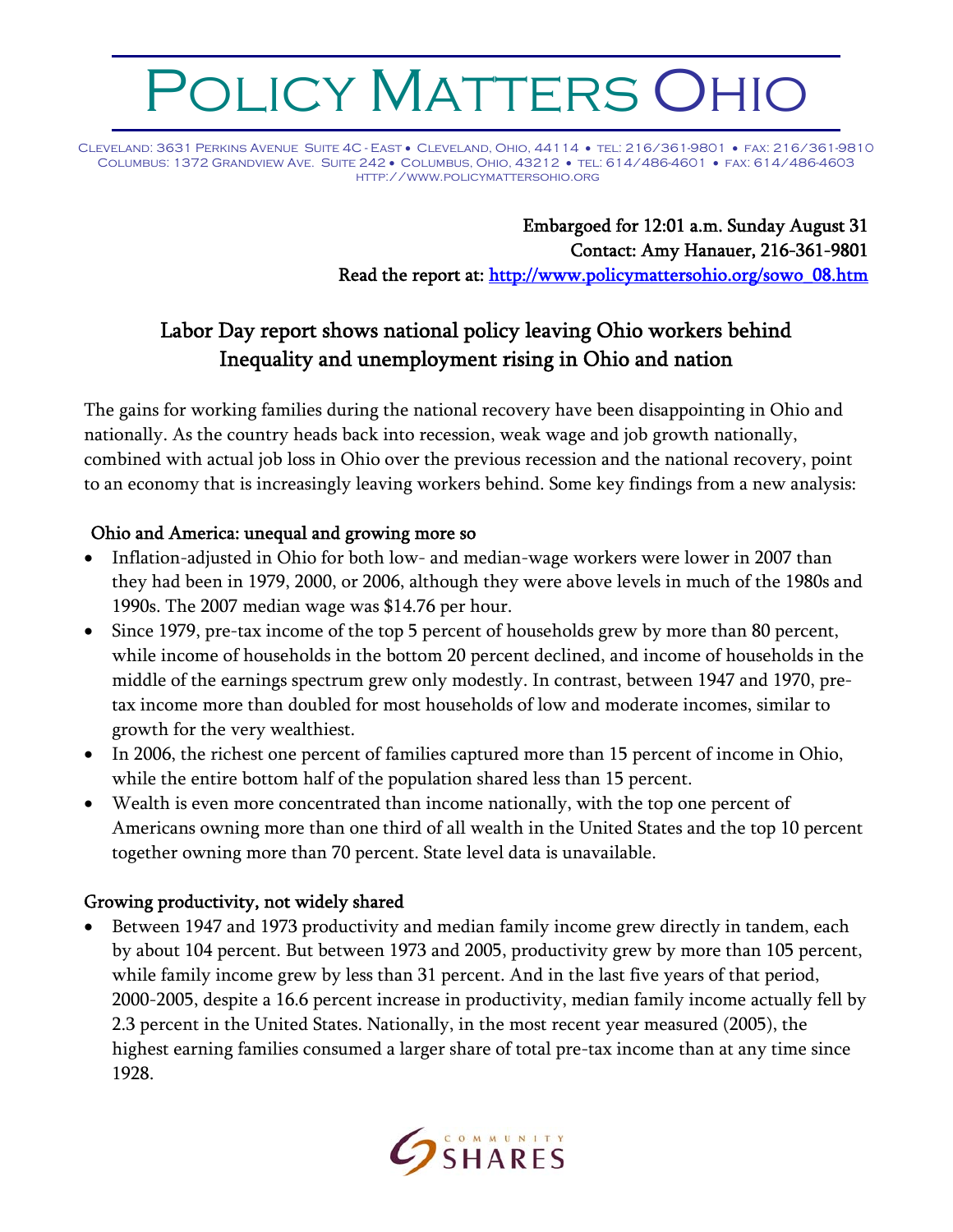• Less than six in ten black Ohioans and only slightly more than one in three Ohio adults without a high school degree were employed in 2007.

#### Fewer returns to work

- Ohio's median wage was lower than the U.S. median wage in 2007, in contrast to the 1980s when Ohio workers earned substantially more than the median U.S. worker.
- Until the late 1990s, Ohio's median wage was solidly above that of Indiana. In this decade, Ohio's wage has been the same as the median wage in Indiana, with Ohio creeping above in 2006 and falling back to being slightly behind in 2007,
- The male female wage gap has narrowed over the past three decades, because of a large drop in male compensation and modest growth in women's compensation. In 2007, Ohio median wages dropped for both men (to \$16.10) and women (to \$13.32) when compared to the previous year. Men's compensation, when adjusted for inflation, is lower than it has been at any point since 1979, yet men continue to earn 21 percent more than women at the median in Ohio
- Black worker wages dropped substantially in 2007, to \$12.04 an hour at the median, lower than at any point in the last decade, and lower than throughout the entire period between 1979 and 1995 in inflation-adjusted dollars. Black workers in Ohio used to earn significantly more than black workers in the country as a whole but this has not been consistently true since the mid-1990s. In 2007, the median black worker earned \$12.69 an hour nationally and \$12.04 an hour in Ohio.
- Union membership fell by more than a third, from 21.3 percent of the workforce in 1989 to just 14.1 percent of the Ohio workforce by 2007.

# Education: more essential, more expensive

- High school and college completion levels have grown in Ohio, despite the fact that college has grown much more expensive over the past several years. Additional state investments held tuition down last year in Ohio, crucial at a time when education has become more essential. About nine in ten adults in Ohio had a high school degree and less than a quarter have completed college, but educational attainment tends to be significantly higher for 25-44 year olds than for those over 65.
- The median worker with at least a Bachelor's degree earned \$22.48 an hour in 2007, well over twice as much as the median worker with less than a high school degree, who earned just \$9.30 an hour in 2007. Still, the wage of the median worker with a BA degree or more has not grown in the past eight years – the wage growth for those with college degrees took place primarily in the late 1990s.

# Out of work

• Ohio's unemployment rate hit a fifteen-year high of 7.2 percent in July 2008. Ohio has fewer jobs than it had prior to the last recession, and has not even gained jobs during the national recovery. In terms of yearly averages, Ohio's unemployment rate increased slightly between 2006 and 2007, to a 5.6 percent yearly average last year.